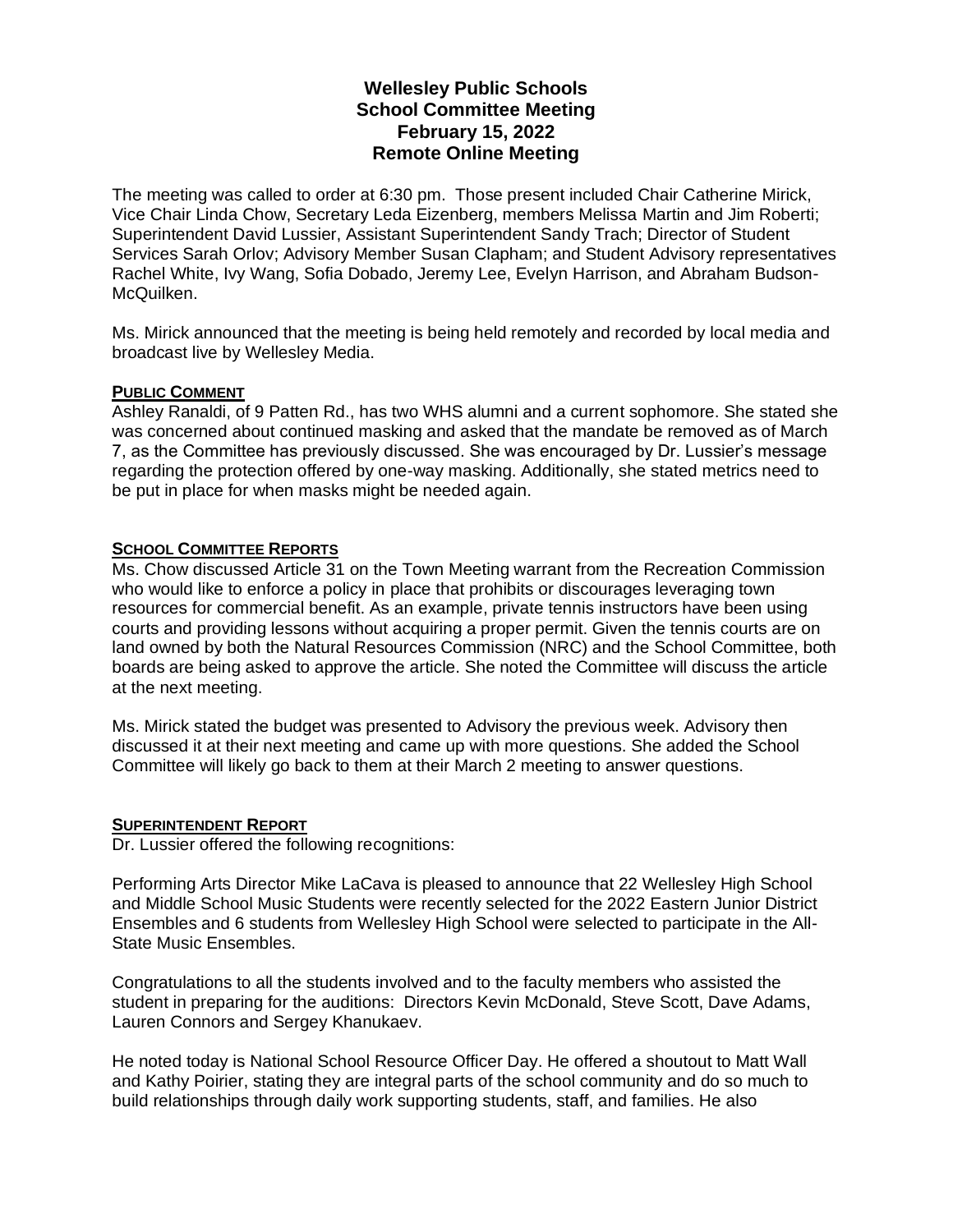acknowledged Winnie, the district's service dog, as an "honorary SRO" who has been a huge addition to the engagement with WPD.

He noted earlier that day, Ms. Mirick and Colette Aufranc joined with Meghan Jop and staff members from the Safe Routes to School program. He emphasized the town's commitment to sustainability and their ambitious goals, adding progress continues to be made in reducing traffic.

## **STUDENT ADVISORY REPORT**

Mr. Lee stated he and others attended the Massachusetts Association of School Committee (MASC) Student Representative Conference on February 13. It was attended by student and adult leaders and discussions included the role of student representatives and what it means to be representatives of all students in the district, not just high school. He added they plan to continue working with MASC in the future.

Ms. Wang discussed ideas to make the School Committee more well known to all students. One is by encouraging WHS and WMS students to participate in Public Comment and another is for the student representatives to visit WMS to ask the middle school students what they think and if they have ideas to share.

Ms. Harrison stated WHS is preparing for Seminar Day on March 2. They are looking for community members, parents, and students who have a passion, skill, or story they would be willing to share to be speakers. These are hour-long seminars. She encouraged people to sign up soon so faculty leaders can be in touch after break. Anyone interested can reach out to her at her WPS email address.

**CONSENT AGENDA** Meeting Minutes – February 1, 2022 Gift Acceptances Surplus Materials Memo - Hunnewell books, cassettes, VHS tapes

Ms. Mirick entertained a motion to approve the Consent Agenda as presented.

MOVED: Ms. Martin; SECONDED: Mr. Roberti; ROLL CALL: Ms. Eizenberg – Yes; Ms. Martin – Yes; Ms. Chow – Yes; Ms. Mirick – Yes; Mr. Roberti - Yes. **MOTION CARRIED UNANIMOUSLY**

## **WHS LED INDOOR LIGHTING PROPOSAL**

Joe McDonough from the Facilities Management Department (FMD) joined the Committee.

Mr. McDonough discussed Article 21 on the upcoming Town Meeting warrant, which is the High School LED Replacement Project. The request in this article is for \$1,200,000, which will be funded from Free Cash. He explained this is part of a larger, 11-year project to replace all fluorescent lights one-for-one with new LED lights. By the end of FY22 the project will be approximately 50% complete and will be 100% complete in FY25. The total cost of the project is projected to be \$6,500,000 with an overall life cycle cost analysis showing full payback in less than five years.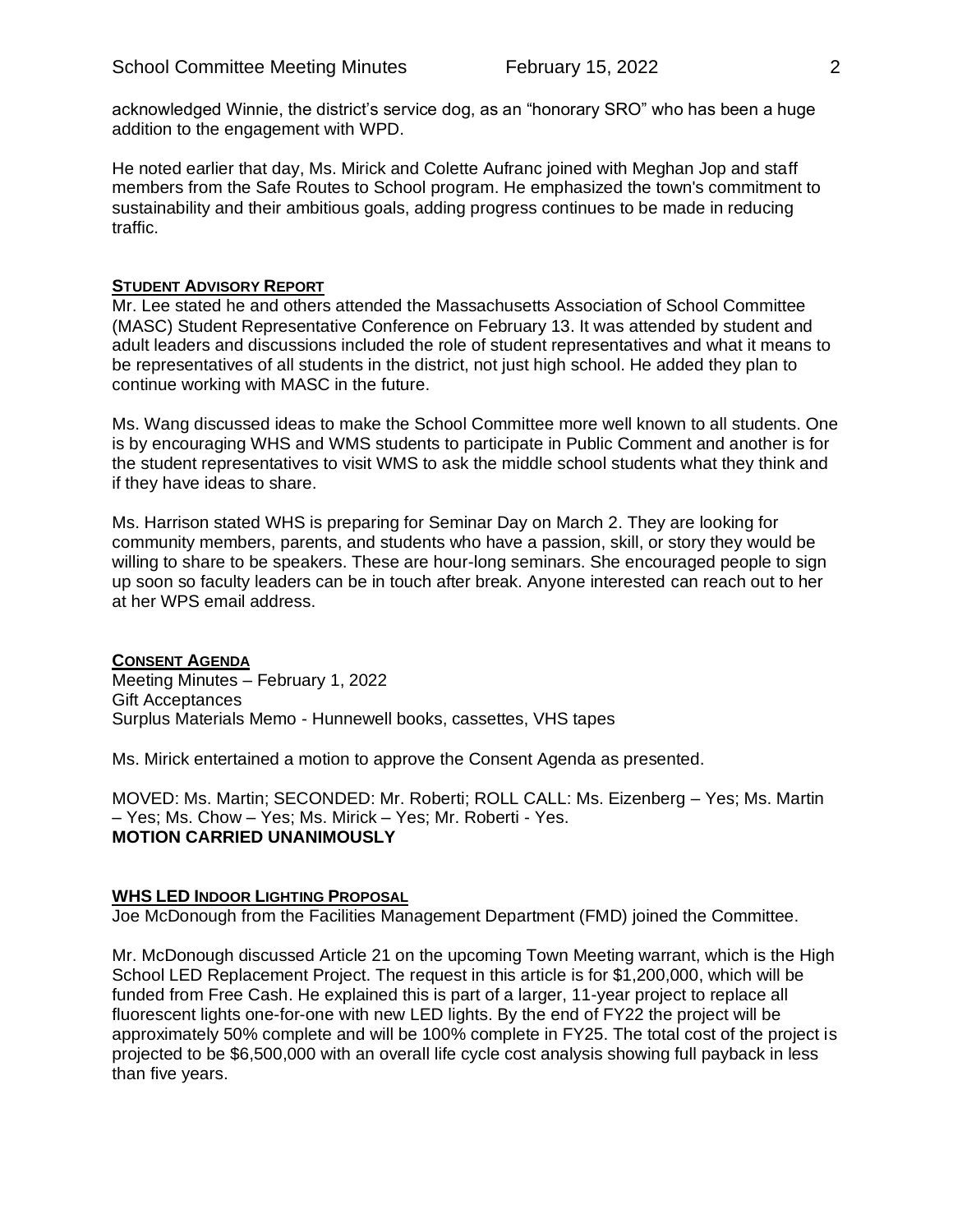He explained this current Phase II includes the high school. WHS uses 28% of the town's electricity and there are approximately 3,000 lights to be replaced. He stated next steps are to present to Advisory on February 16 then seek approval at spring Town Meeting. If passed, the project will begin with anticipated completion in 2024.

The Committee thanked Mr. McDonough for his presentation.

At this point in the meeting Ms. Martin, noting she would need to leave the meeting early, took a moment to acknowledge Mr. Roberti's service on the School Committee, as this would be their last meeting together. She offered her thanks to him for being willing to serve on the committee for "Round 2" and for all his contributions to the community while also serving on another board. Mr. Roberti thanked Ms. Martin for being a good friend and colleague.

## **COVID UPDATE**

Dr. Lussier stated the community, and more specifically the schools, has remained on a positive trajectory regarding trend in overall case counts, which peaked after winter break and has steadily declined since. In addition the Health Department continues to see fewer serious implications than in earlier strains, which is in large part due to high vaccination rates in town. Including staff and students, all WPS buildings (except PAWS) are now above the 80% vaccination threshold.

The statewide indoor mask mandate for schools will expire February 28 and decisions after that will be up to localities. He stated in continuing conversations with the Health Department and Board of Health (BOH), all agree it is important to continue making steps towards normalcy. As the end of the mandate coincides with the return from February vacation, the current draft proposal for WPS is to allow for one additional week to manage anything that could happen as a result of vacation and travel then go to a mask optional environment as of March 7. He noted those who prefer to continue wearing masks will be welcome. There will be a meeting with the Joint Labor-Management Committee (JLMC) February 18 to review the rationale and answer questions with the hope of bringing the proposal to the Committee the week after break for a formal vote. Ms. Hulme added there will be a need to educate students to ensure a positive culture around individual decisions regarding mask wearing. Dr. Lussier noted a federal mandate is still in place for masking on public transportation. Additionally, masks will be required in nursing suites and health offices.

In discussion, Committee members expressed their appreciation for feedback and input from the community as well as the concerted efforts to keep messaging consistent across town, with the Select Board agreeing to remove the mask mandate from town buildings as of March 7. Additionally, it was noted that the District does reserve the right to reinstate a mandate if warranted. It was noted that it remains important to be mindful of sensitivities and anxieties around this adjustment and any family with specific medical situations should engage in conversation with their school nurse. All aspects of the mitigation changes will be monitored very carefully.

*Ms. Martin left the meeting at 7:30 pm.*

## **ACADEMIC EXCELLENCE**

Dr. Jamie Chisum, WHS Principal, and Dana Plunkett, WHS Head of Guidance, joined the Committee.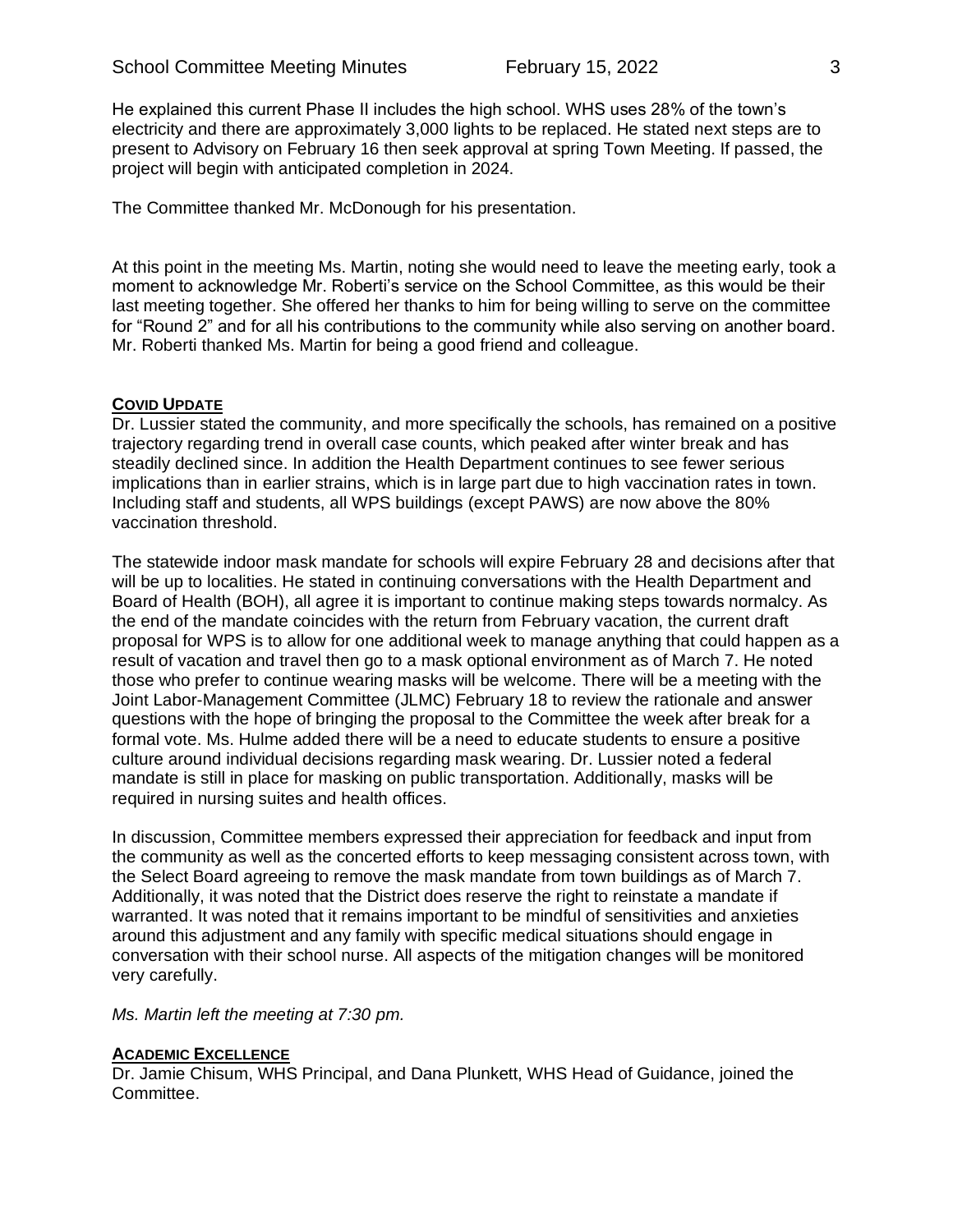Ms. Mirick introduced the topic by stating there is a citizen's petition on the Town Meeting warrant that looks to advise WPS that academic excellence should take priority over all other initiatives and funds should be expended in a manner that reflects the priority to return WHS to a top five ranking by the US News and World Report.

Dr. Lussier stated there have been conversations regarding what academic excellence looks like and what are 21st century needs, noting schools have been redefining themselves to meet the needs of the future. Additionally, he noted excellence means equity in excellence and success for all students academically as well as socially and emotionally. He, Dr. Chisum, and Ms. Plunkett addressed WPS' measurable academic excellence in the following areas.

**Rankings** - Several media outlets produce rankings and US News and World Report is one of the better known. In 2021, it ranked WHS 26th in Massachusetts. Their top ranked traditional public high school is Bromfield School in Harvard, which they ranked 5th overall. The difference in overall score between 5th and 26th was minimal: 98.82 compared to 96.11. This ranking compares college readiness, AP exams, math and reading proficiency, and graduation rate.

**Advanced Placement (AP)** - A longitudinal look at AP tests at WHS since 2013 shows significant growth both in the number of students taking at least one test and number of tests taken. If a particular course is not offered at WHS or if the course will not fit into a student's schedule, students may take an online course through a virtual high school. Ms. Plunkett added that there is not a certain number of AP courses that colleges look for but rather the level of rigor of a student's schedule in the context of their school.

**MCAS** - Per the data from spring 2021 testing, WHS scored the second highest in the state in math, only slightly behind Lexington, and was tied for the top spot in ELA. Outside of high school, grades 3-8 compared favorably to comparable communities. Dr. Lussier also cautioned against the use of a single year of data, particularly during a pandemic, to determine success or failure.

**SAT/ACT** - Often viewed as a high profile indicator, mean SAT and ACT scores for WHS show a similar trajectory of improvement from 2016 through 2021.

**College acceptance** - Overall, acceptance rates at colleges have decreased across the US due to a surge of applications over the last few years, particularly with more colleges moving to a test-optional model. Wellesley is consistent in its students acceptance rates with even a slight increase. Ms. Plunkett noted that on average, colleges are seeing about half of their applicants submitting standardized test scores and they are accepting approximately 50% or greater who did not submit tests, indicating that test scores are becoming less important.

**Accreditation, PISA, enrollment** - In addition to addressing the specific metrics noted in the citizens petition, other highlights were discussed. Dr. Chisum explained the extensive NEASC accreditation process WHS goes through every ten years, consisting of a year-long qualitative and quantitative self study, a team of 20 peer educators examining the school, observing classes, and interviewing parents, students, and faculty. He also stated that in 2019 WPS had the opportunity to participate in the PISA exam, which is offered every three years around the world and consists of a random sampling of 15 year olds. As a district, WPS scored higher than every country who participated in math, reading, and science. The next closest mean score was Singapore. Regarding enrollment, Dr. Lussier stated there has been an acute drop in enrollment as a result of COVID on top of an already decade-long trajectory of decline in enrollment. Looking back over several decades to when there were 12 elementary schools, the community has gone through significant trends over time that have seen large drops then increases then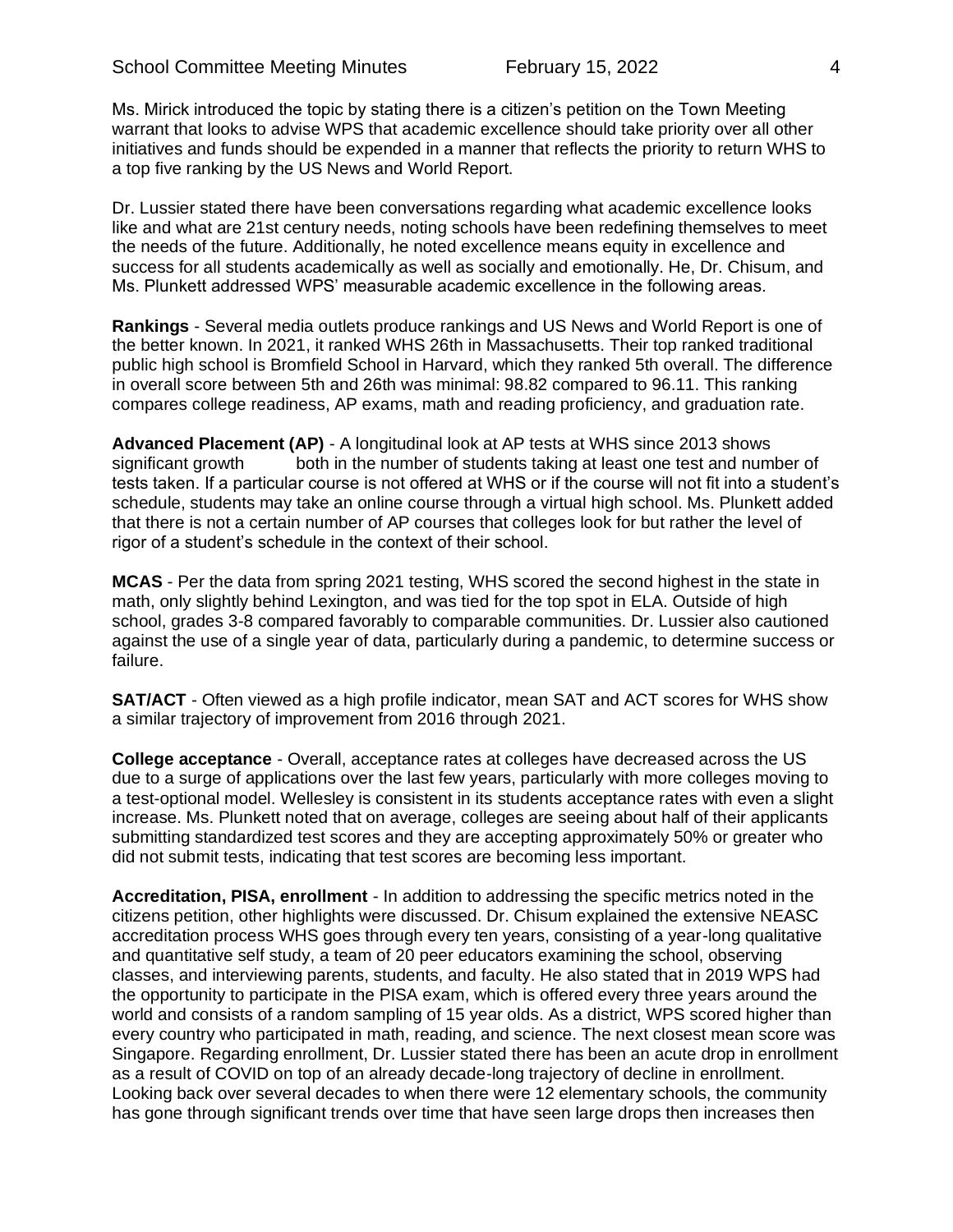drops again. There is currently no way to know if new trends are being developed as a result of the pandemic and there are many factors that impact enrollment, including housing affordability and birth rates.

Ms. Trach discussed how equity and excellence go hand in hand in working towards the goal of ensuring all students are secure in benchmarks at the end of each grade level. She stated the collective focus is on academic as well as social emotional learning and support. She explained how professional learning focusing on multi-tiered systems of support (MTSS) and High Expectations Teaching provide a method of rigor, a growth mindset, and culturally proficient instruction to improve student achievement. She outlined academic and social emotional supports provided to students, including math intervention, academic tutoring, Open Circle, and school adjustment counselors.

After a brief discussion, the Committee thanked Dr. Chisum and Ms. Plunkett for joining the presentation and thanked Dr. Lussier, Ms. Trach, and their teams for their continued hard work.

#### **HUNNEWELL TRACK & FIELD LIGHTING**

Ms. Chow offered updates on the Hunnewell Track & Field projects and sought input from the Committee on how to proceed. In light of discussions around town, including with the Playing Fields Task Force (PFTF), she reiterated that the proposal for lighting is focused solely on scholastic use and that any talk about expanding it would be problematic. Additionally, a few NRC commissioners have stated they would like temporary lights to be used, though Ms. Chow reiterated this was not a viable option. Regarding the proposal as a whole, she stated there has not been substantial feedback from the NRC other than a question around incremental costs associated with having games under lights, to which Ms. Chow responded. She stated the NRC's process remains unclear. They have scheduled a public hearing for February 17, though it is not clear they will take a vote without providing feedback to the School Committee. She appreciates the increase in comments and emails of support from the community and hopes people attend the public hearing. She asked the Committee if they should ask for a joint meeting with NRC.

In discussion among the Committee, Mr. Roberti noted Wellesley has one of highest sports participation rates in the state, a state of the art stadium, and has worked with experts to identify measures to mitigate impacts on neighborhoods. Ms. Mirick stated the NRC needs to be clear with the town and schedule a date to vote on the proposal. Ms. Chow added her hope there can be a back and forth conversation between the two elected boards before a vote is taken. Ms. Eizenberg expressed her appreciation for all of Ms. Chow's and Mr. Roberti's hard work, adding it is not clear where the goalposts are.

#### **POLICY JICFB - BULLYING POLICY, PREVENTION & INTERVENTION PLAN**

Ms. Chow stated there was a meeting of the Policy Subcommittee earlier in the day with Ms. Eizenberg, Dr. Lussier, Ms. Orlov, and Amy Rogers, during which they drafted a revision of the policy. She added it will be presented for discussion at next week's meeting.

## **PUBLIC COMMENT**

The Committee was joined by Jay McHale, Tom Ulfelder, and Representative Alice Peisch to pay tribute to Mr. Roberti, as this was his final meeting as a member of the School Committee.